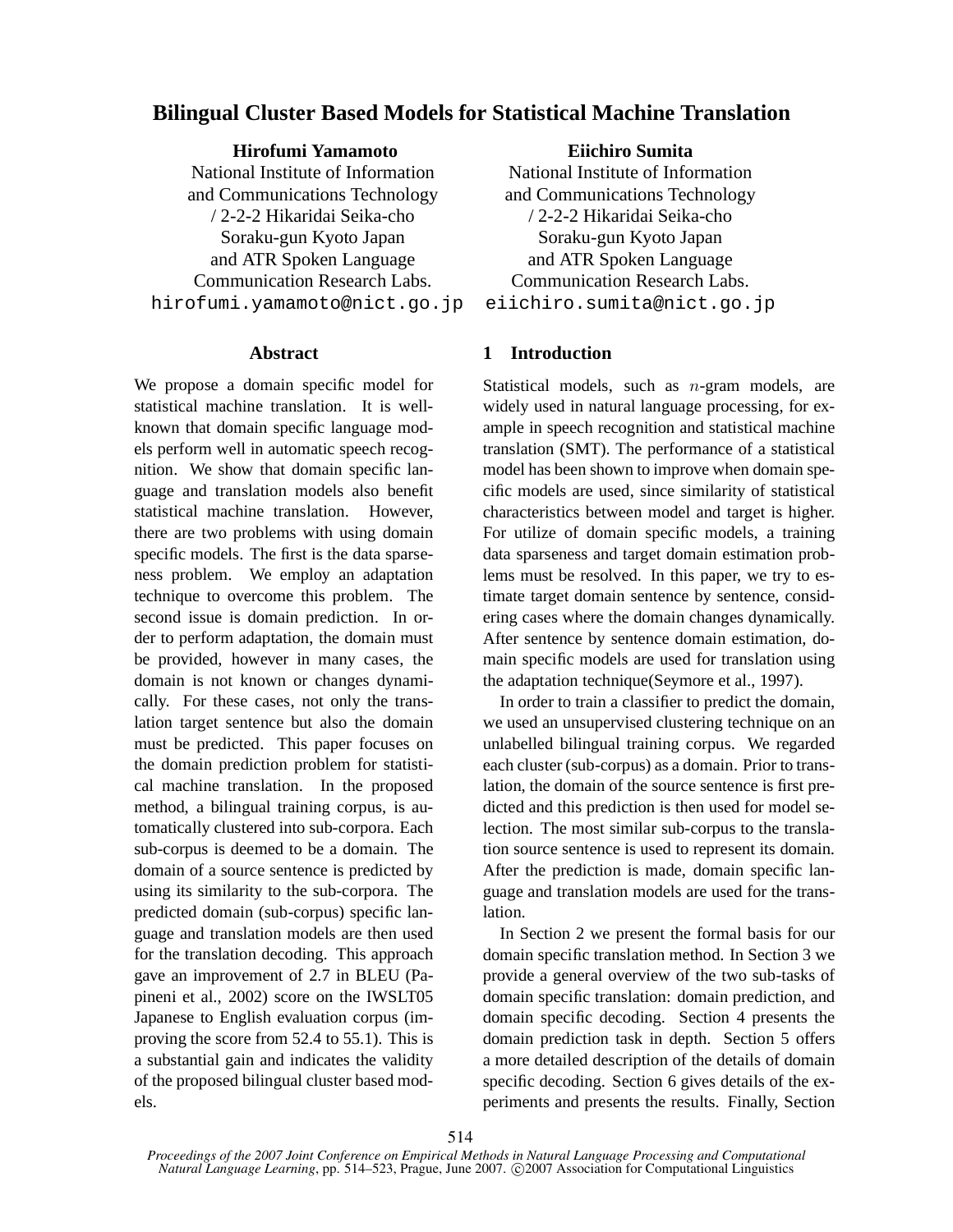7 offers a summary and some concluding remarks.

### **2 Domain Specific Models in SMT**

The purpose of statistical machine translation is to find the most probable translation in the target language  $e$  of a given source language sentence  $f$ . This search process can be expressed formally by:

$$
argmax_{e} P(e|f) \tag{1}
$$

In this formula, the target word sequence (sentence) e is determined only by the source language word sequence  $f$ . However,  $e$  is heavily dependent on not only on  $f$  but also on the domain  $D$ . When the domain  $D$  is given, formula (1) can be rewritten as the following formula with the introduction of a new probabilistic variable D.

$$
argmax_{e} P(e|f, D) \tag{2}
$$

This formula can be re-expressed using Bayes' Law.

$$
argmax_{e} P(e|D)P(f|e, D) \tag{3}
$$

Here,  $P(f|e, D)$  represents the domain D specific translation model and  $P(e|D)$  represents the domain D specific language model.

When the domain  $D$  is known, domain specific models can be created and used in the translation decoding process. However, in many cases, domain D is unknown or changes dynamically. In these cases, both the translation target language sentence  $e$  and the domain  $D$  must be dynamically predicted at the same time. The following equation represents the process of domain specific translation when the domain  $D$  is being dynamically predicted.

$$
\underset{e,D}{argmax} P(e,D|f)
$$
\n
$$
= \underset{e,D}{argmax} P(D|f)P(e|f,D) \qquad (4)
$$

The major difference between this equation and formula (3) is that the probabilistic variable  $D$  is the prediction target in equation (4). In this equation,  $P(D|f)$  represents the domain prediction and  $P(e|f, D)$  represents the domain specific translation.

# **3 Outline of the Proposed Method**

Our method can be analysed into two processes: an off-line process and an on-line process. The processes are depicted in figure 1. In the off-line process, bilingual sub-corpora are created by clustering and these clusters represent domains. Domain specific models are then created from the data contained in the sub-corpora in a batch process. In the on-line process, the domain of the source sentence is first predicted and following this the sentence is translated using models built on data from the appropriate domain.

#### **3.1 Off-line process**

In this process, the training corpus is clustered to sub-corpora, which are regarded as domains. In SMT, a bilingual corpus is used to create the translation model, and typically, bilingual data together with additional monolingual corpora are used to create the language model. In our method, both the bilingual and monolingual corpora are clustered. After clustering, cluster dependent (domain specific) language and translation models are created from the data in the clusters.

- 1. A bilingual corpus which is comprised of the training data for the translation model, or equivalently the bilingual part of the training data for the language model is clustered (see Section 4.2).
- 2. Each sentence of the additional monolingual corpora (if any) is assigned to a bilingual cluster (see Section 4.3).
- 3. For each cluster, the domain specific (cluster dependent) language models are created.
- 4. The domain specific translation model is created using only the clusters formed from clustering bilingual data.

# **3.2 On-line process**

This process is comprised of domain prediction and the domain specific translation components. The following steps are taken for each source sentence.

1. Select the cluster to which the source sentence belongs.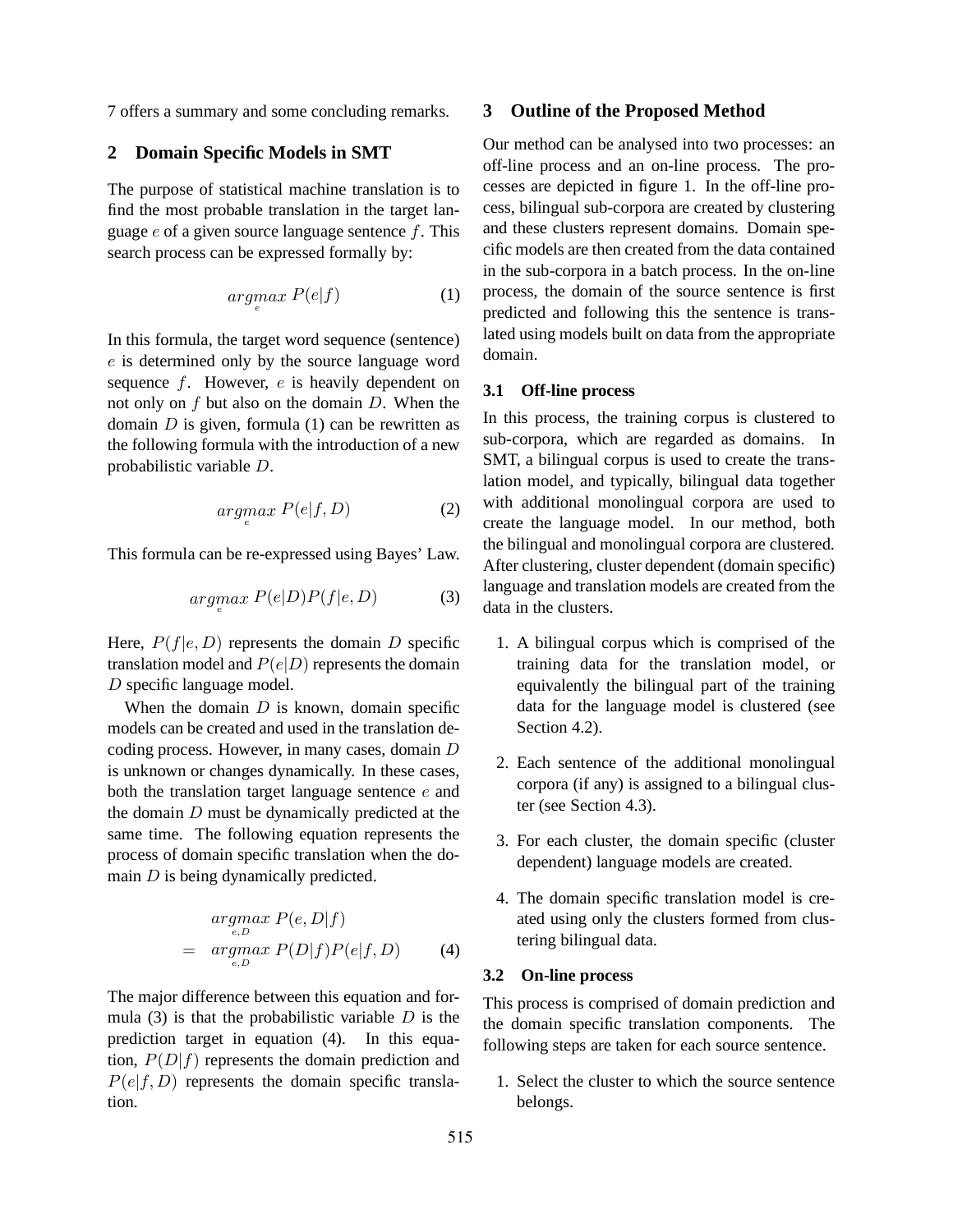2. Translate the source sentence using the appropriate domain specific language and translation models.

## **4 Domain Prediction**

This section details the domain prediction process. To satisfy equation  $(4)$ , both the domain  $D$  and the translation target word sequence  $e$ , which maximizes both  $P(D|f)$  and  $P(e|f, D)$  must be calculated at the same time. However, it is difficult to make the calculations without an approximation. Therefore, in the first step, we find the best candidates for  $D$  given the input sentence  $f$ . In the next step,  $P(e|f, D)$  is maximized over the candidates for D using the following formula.

$$
argmax_{e} P(e|f, argmax_{D} P(D|f))
$$
 (5)

Equation (5) is approximation of following equation in that can  $D$  is regarded as a hidden variable.

$$
argmax_{e} \sum_{D} P(D|f)P(e|D)P(f|e,D)) \qquad (6)
$$

When the following assumptions are introduced to equation (6), equation (5) is obtained as an approximation. For only one domain  $D_i$ ,  $P(D_i|f)$  is nearly equal to one. For other domains,  $P(D|f)$  are almost zero.  $P(D|f)$  can be re-written as following equation.

$$
P(D|f)
$$
  
=  $P(D, f)/P(f)$   
=  $P(f, D)/P(D) \times P(D)/P(f)$   
=  $P(f|D)P(D)/P(f)$  (7)

Therefore, we can confirm reasonability of this assumption by calculating  $P(f|D)P(D)$  all domains  $(P(f)$  is constant).

### **4.1 Domain Definition**

When the domain is known in advance, it is usually expressible, for example it could be a topic that matches a human-defined category like "sport". On the other hand, when the domain is delimited in an unsupervised manner, it is used only as a probabilistic variable and does not need to be expressed. Equation (4) illustrates that a good model will provide high probabilities to  $P(D|f)P(e|f, D)$  for bilingual sentence pairs  $(f, e)$ . For the same reason, a good domain definition will lead to a higher probability for the term:  $P(D|f)P(e|f, D)$ . Therefore, we define the domain  $D$  as that which maximizes  $P(D|f)P(e|D)$  (an approximation of  $P(D|f)P(e|f, D)$ . This approximation ensures that the domain definition is optimal for only the language model rather than both the language and translation models.  $P(D|f)P(e|D)$  can be rewritten as the following equation using Bayes' Law.

$$
P(D|f)P(e|D)
$$
  
=  $P(e|D)P(f|D)P(D)/P(f)$  (8)

Here,  $P(f)$  is independent of domain D. Furthermore, we assume  $P(D)$  to be constant. The following formula embodies the search for the optimal domain.

$$
\underset{D}{argmax} P(e|D)P(f|D) \tag{9}
$$

This formula ensures that the search for the domain maximizes the domain specific probabilities of both e and f simultaneously.

### **4.2 Clustering of the bilingual corpus**

As mentioned above, we maximize the domain specific probabilities of  $e$  and  $f$  to ascertain the domain. We define our domains as sub-corpora of the bilingual corpus, and these sub-corpora are formed by clustering bilingually by entropy reduction. For this clustering, the following extension of monolingual corpus clustering is employed (Carter 1994).

- 1. The total number of clusters (domains) is given by the user.
- 2. Each bilingual sentence pair is randomly assigned to a cluster.
- 3. For each cluster, language models for  $e$  and  $f$ are created using the bilingual sentence pairs that belong to the cluster.
- 4. For each cluster, the entropy for  $e$  and  $f$  is calculated by applying the language models from the previous step to the sentences in the cluster. The total entropy is defined as the total sum of entropy (for both source and target) for each cluster.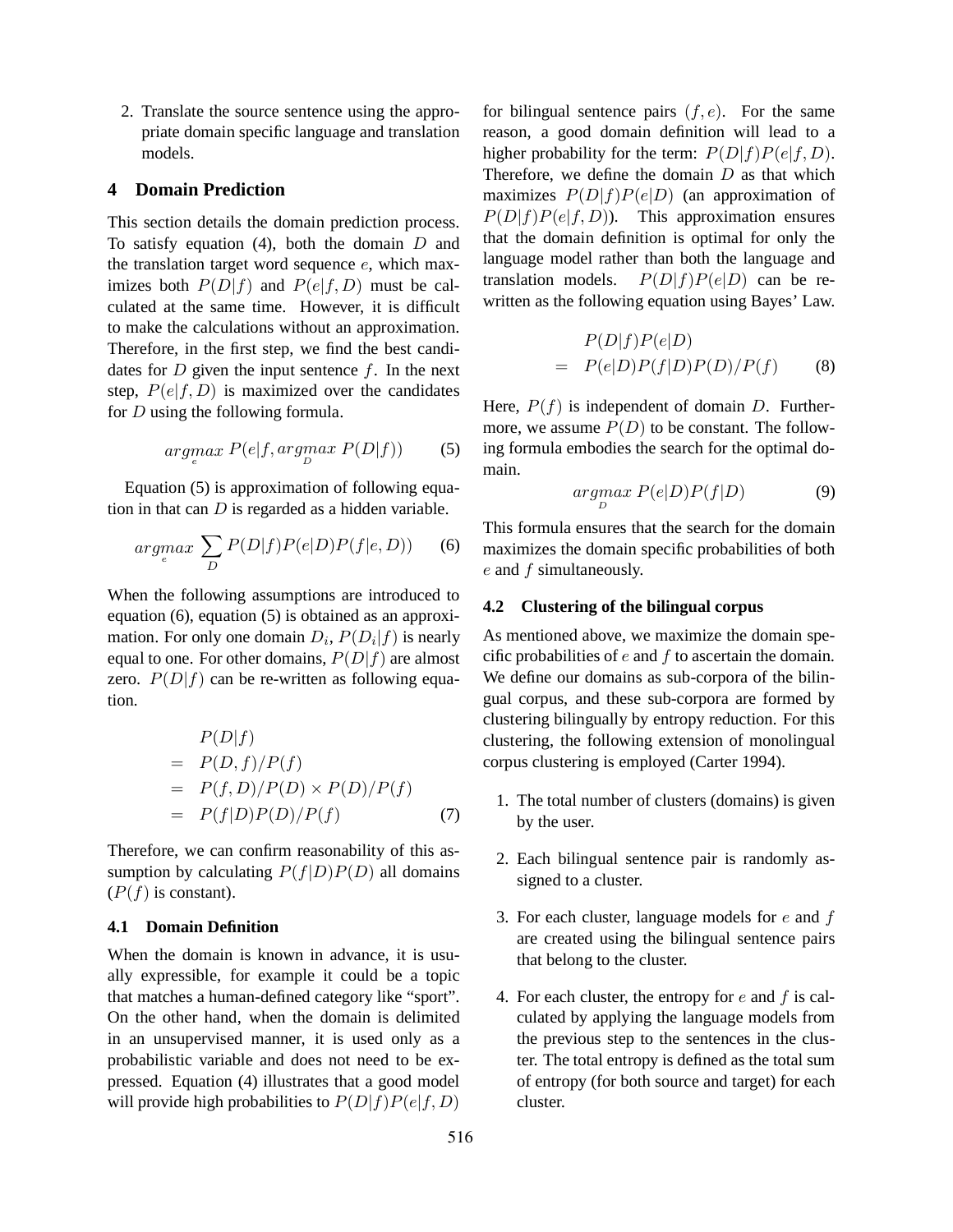

Figure 1: Outline of the Proposed Method

- 5. Each bilingual sentence pair is re-assigned to a cluster such that the assignment minimizes the total entropy.
- 6. The process is repeated from step (3) until the entropy reduction is smaller than a given threshold.

### **4.3 Clustering the monolingual corpus**

Any additional monolingual corpora used to train the language model are also clustered. For this clustering, the following process is used.

- 1. First, bilingual clusters are created using the above process.
- 2. For each monolingual sentence its entropy is calculated using all the bilingual cluster dependent language models and also the general language model (see Figure 1 for a description of the general language model).
- 3. If the entropy of the general language model is the lowest, this sentence is not used in the cluster dependent language models.
- 4. Otherwise, the monolingual sentence is added

to the bilingual cluster that results in the lowest entropy.

#### **4.4 Domain prediction**

In the process described in the previous section we describe how clusters are created, and we define our domains in terms of these clusters. In this step, domain  $D$  is predicted using the given source sentence f. This prediction is equivalent to finding the  $D$  that maximizes  $P(D|f)$ .  $P(D|f)$  can be re-written as  $P(f|D)P(D)/P(f)$  using Bayes' law. Here,  $P(f)$ is a constant, and if  $P(D)$  is assumed to be constant (this approximation is also used in the clustering of the bilingual corpus), maximizing the target is reduced to the maximization of  $P(f|D)$ . To maximize  $P(f|D)$  we simply select the cluster D, that gives the highest likelihood of a given source sentence  $f$ .

### **5 Domain specific decoding**

After domain prediction, domain specific decoding to maximize  $P(e|f, D)$ , is conducted.  $P(e|f, D)$ can be re-written as the following equation using Bayes' law.

$$
P(e|f, D)
$$
  
=  $P(f|e, D)P(e, D)/P(f, D)$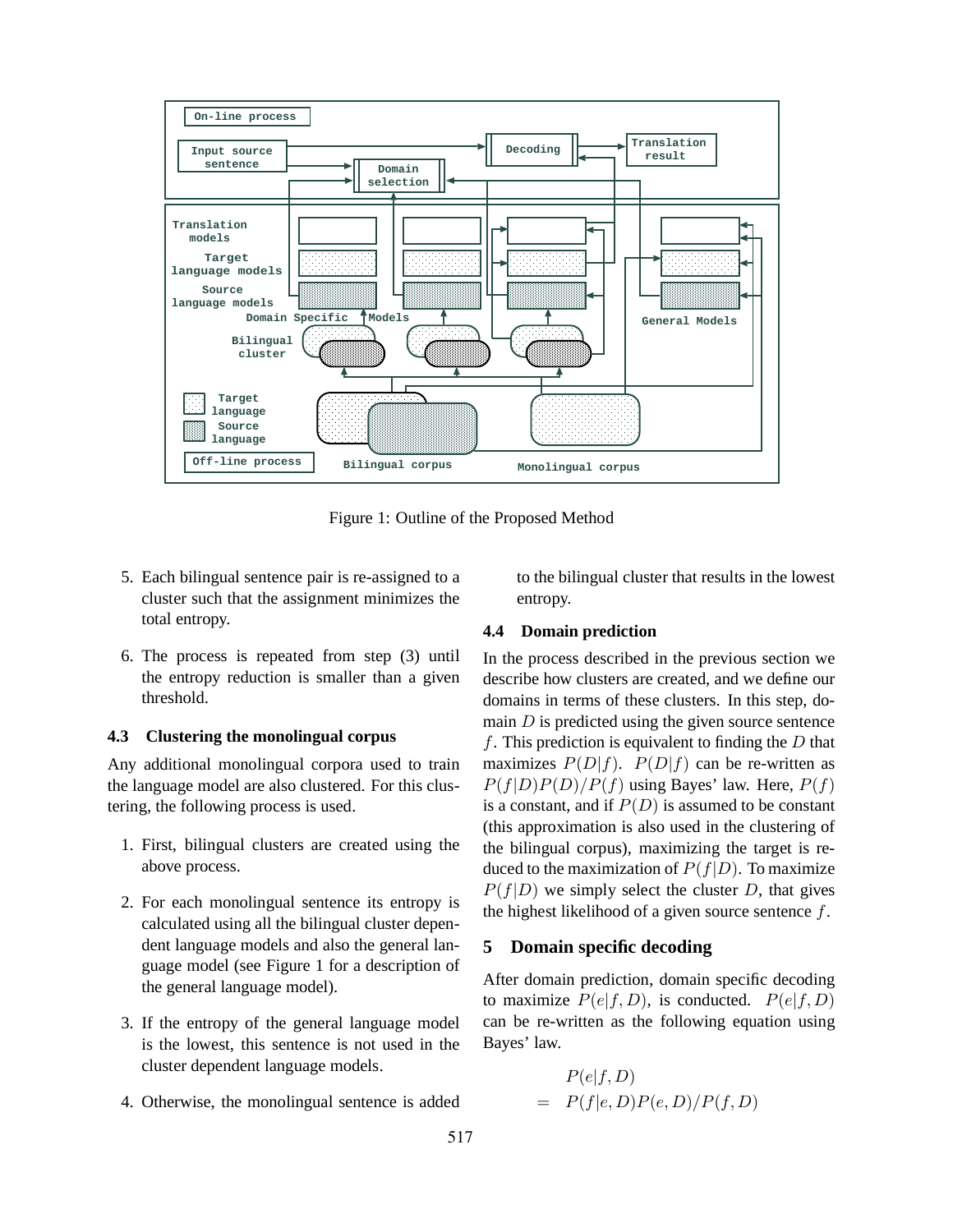$$
= P(f|e, D)P(e|D)P(D)/P(f, D) \quad (10)
$$

Here,  $f$  is a given constant and  $D$  has already been selected by the domain prediction process. Therefore, maximizing  $P(f|e, D)P(e|D)$  is equivalent to maximizing the above equation. In  $P(f|e, D)P(e|D)$ ,  $P(f|e, D)$  is the domain specific translation model and  $P(e|D)$  is the domain specific language model. Equation (10) represents the whole process of translation of  $f$  into  $e$  using domain  $D$ specific models  $P(f|e, D)$  and  $P(e|D)$ .

### **5.1 Differences from previous methods**

#### **5.1.1 Cluster language model**

Hasan et al. (2005) proposed a cluster language model for finding the domain D. This method has three steps. In the first step, the translation target language corpus is clustered using human-defined regular expressions. In the second step, a regular expression is created from the source sentence  $f$ . In the last step, the cluster that corresponds to the extracted regular expression is selected, and the cluster specific language model built from the data in this cluster is used for the translation. The points of difference are:

- In the cluster language model, clusters are defined by human-defined regular expressions. On the other hand, with the proposed method, clusters are automatically (without human knowledge) defined and created by the entropy reduction based method.
- In the cluster language model, only the translation target language corpus is clustered. In the proposed method, both the translation source and target language corpora are clustered (bilingual clusters).
- In the cluster language model, only a domain (cluster) specific language model is used. In the proposed method, both a domain specific language model and a domain specific translation model are used.

### **5.1.2 Sentence mixture language model**

In equation  $(6)$ ,  $D$  is regarded as a hidden variable. Furthermore, when  $P(D|f)$  is approximated as  $P(D) = D_{\lambda}$ , and the general translation model  $P(f|e)$  is used instead of the domain specific translation model  $P(f|e, D)$ , this equation represents the process of translation using sentence mixture language models (Iyer et al., 1993) as follows:

$$
argmax_{e} \sum_{D} D_{\lambda} P(e|D) P(f|e) \tag{11}
$$

The points that differ from the proposed method are as follows:

- In the sentence mixture model, the mixture weight parameters  $D_{\lambda}$  are constant. On the other hand, in the proposed method, weight parameters  $P(D|f)$  are estimated separately for each sentence.
- In the sentence mixture model, the probabilities of all cluster dependent language models are summed. In the proposed model, only the cluster that gives the highest probability is considered as approximation.
- In the proposed method, a domain specific translation model is also used.

### **6 Experiments**

#### **6.1 Japanese to English translation**

#### **6.1.1 Experimental corpus**

To evaluate the proposed model, we conducted experiments based on a travel conversation task corpus. The experimental corpus was the travel arrangements task of the BTEC corpus (Takezawa et al., 2002),(Kikui et al., 2003) and the language pair was Japanese and English. The training, development, and evaluation corpora are shown in Table 1. The development and evaluation corpora each had sixteen reference translations for each sentence. This training corpus was also used for the IWSLT06 Evaluation Campaign on Spoken Language Translation (Paul 2006) J-E open track, and the evaluation corpus was used as the IWSLT05 evaluation set.

#### **6.1.2 Experimental conditions**

For bilingual corpus clustering, the sentence entropy must be calculated. Unigram language models were used for this calculation. The translation models were pharse-based (Zen et al., 2002) created using the GIZA++ toolkit (Och et al., 2003). The language models for the domain prediction and translation decoding were word trigram with Good-Turing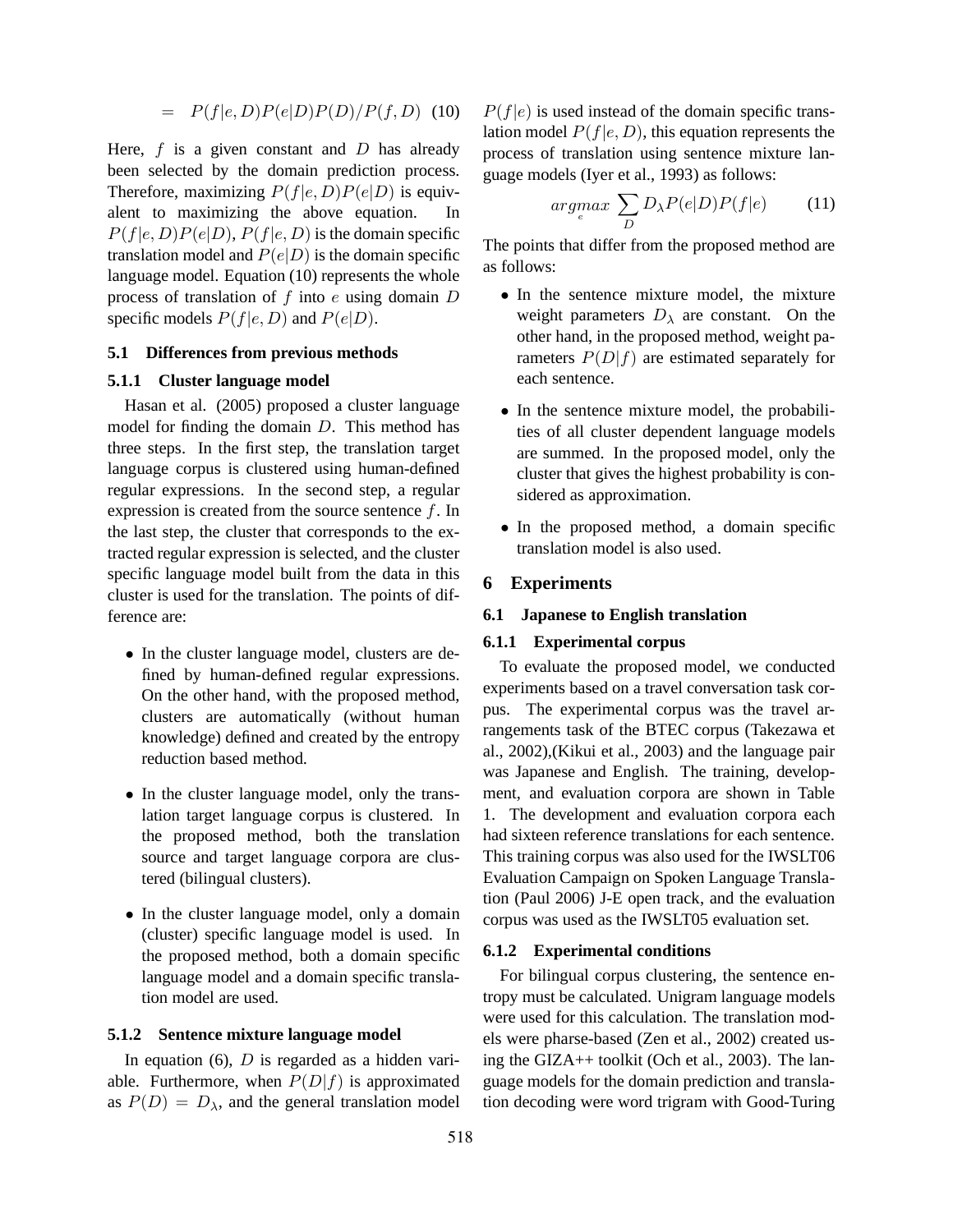|                            | # of sentence | Total words | # of word entry |  |
|----------------------------|---------------|-------------|-----------------|--|
| Japanese Training          | 40K           | 355K        | 12.5K           |  |
| <b>English Training</b>    | 40K           | 315K        | 9.2K            |  |
| Japanese Development       | 510           | 3,525       | 918             |  |
| <b>English Development</b> | $510\times16$ | 57,388      | 2,118           |  |
| Japanese Evaluation        | 506           | 3,647       | 951             |  |

Table 1: Japanese to English experimental corpus

backoff (Katz 1987). Ten cluster specific source language models and a general language model were used for the domain prediction. If the general language model provided the lowest perplexity for an input sentence, the domain specific models were not used for this sentence. The SRI language modeling toolkit (Stolcke) was used for the creation of all language models. The PHARAOH phrase-based decoder (Koehn 2004) was used for the translation decoding.

For tuning of the decoder's parameters, including the language model weight, minimum error training (Och 2003) with respect to the BLEU score using was conducted using the development corpus. These parameters were used for the baseline conditions. During translation decoding, the domain specific language model was used as an additional feature in the log-linear combination according to the PHARAOH decoder's option. That is, the general and domain specific language models are combined by log-linear rather than linear interpolation. The weight parameters for the general and domain specific language models were manually tuned using the development corpus. The sum of these language model weights was equal to the language model weight in the baseline. For the translation model, the general translation model (phrase table) and domain specific translation model were linearly combined. The interpolation parameter was again manually tuned using the development corpus.

#### **6.1.3 Experimental results**

In our bilingual clustering, the number of clusters must be fixed in advance. Based on the results of preliminary experiments to estimate model order, ten clusters were used. If less than ten clusters were used, domain specific characteristics cannot be represented. If more than ten clusters were used, data sparseness problems are severe, especially in translation models. The amount of sentences in each cluster is not so different, therefore the approximation that  $P(D)$  is reasonable. Two samples of bilingual clusters are recorded in the appendix "Sample of Cluster". The cluster A.1 includes many interrogative sentences. The reason is that special words " です か (desu ka)" or "ます か (masu ka)" are used at the end of Japanese sentence with no corresponding word used in English. The cluster A.2 includes numeric expressions in both English and Japanese.

Next, we confirm the reasonability of the assumption used in equation(5). For this confirmation, we calculate  $P(D|f)$  for all D for each f (P(D) is approximated as constant). For almost  $f$ , only one domain  $D_i$  has a vary large value compared with other domains. Therefore, this approximation is confirmed to be reasonable.

In this experiments, we compare three ways of deploying our domain specific models to a baseline. In the first method, only the domain specific language model is used. The ratio of the weight parameter for the general model to the domain specific model was 6:4 for all the domain specific language models. In the second method, only the domain specific translation model was used. The ratio of the interpolation parameter of the general model to the domain specific model was 3:7 for all the domain specific models. In the last method, both the domain specific language and translation models (LM+TM) were used. The weights and interpolation parameters were the same as in the first and second methods. The experimental results are shown in Table 2. Under all of the conditions and for all of the evaluation measures, the proposed domain specific models gave better performance than the baseline. The highest performance came from the system that used both the domain specific language and translation models, resulting in a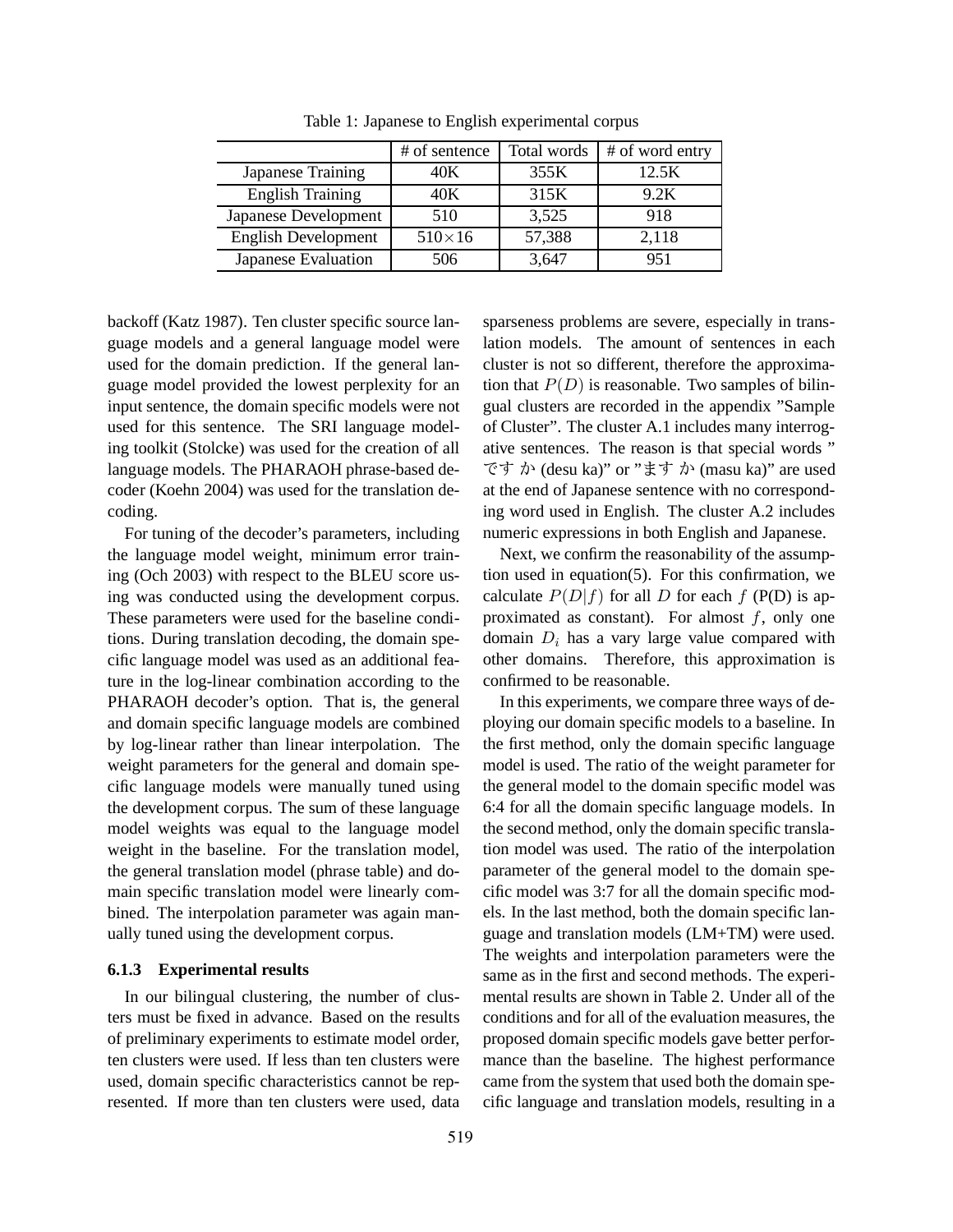2.7 point BLEU score gain over the baseline. It is a very respectable improvement. Appendix "Sample of Different Translation Results" recodes samples of different translation results with and without the domain specific language and translation models. In many cases, better word order is obtained in with the domain specific models.

# **6.2 Translation of ASR output**

In this experiment, the source sentence used as input to the machine translation system was the direct textual output from an automatic speech recognition (ASR) decoder that was a component of a speechto-speech translation system. The input to our system therefore contained the kinds of recognition errors and disfluencies typically found in ASR output. This experiment serves to determine the robustness of the domain prediction to real-world speech input. The speech recognition process in this experiment had a word accuracy of 88.4% and a sentence accuracy of 67.2% . The results shown in Table 3 clearly demonstrate that the proposed method is able to improve the translation performance, even when speech recognition errors are present in the input sentence.

#### **6.3 Comparison with previous methods**

In this section we compare the proposed method to other comtemporary methods: the cluster language model (CLM) and the sentence mixture model (SMix). The experimental results for these methods were reported by RWTH Aachen University in IWSLT06 (Mauser et al., 2006). We evaluated our method using the same training and evaluation corpora. These corpora were used as the training and development corpora in the IWSLT06 Chinese to English open track, the details are given in Table 4. The English side of the training corpus was the same as that used in the earlier Japanese to English experiments reported in this paper. Each sentence in the evaluation corpus had seven reference translations. Our baseline performance was slightly different from that reported in the RWTH experiments (21.9 BLEU socre for RWTH's system and 21.7 for our system). Therefore, their improved baseline is shown for comparison. The results are shown in Table 5. The improvements over the baseline of our method in both BLEU and NIST (Doddington 2002) score were greater than those for both CLM and SMix. In particular, our method showed improvent in both the BLEU and NIST scores, this is in contrast to the CLM and SMix methods which both degraded the translation performance in terms of the NIST score.

|             | <b>BLEU</b> | <b>NIST</b> | WER    | <b>PER</b> |
|-------------|-------------|-------------|--------|------------|
| <b>RWTH</b> | 21.9        | 6.31        | 66.4   | 50.8       |
| Our         | 21.7        | 6.79        | 70.9   | 51.2       |
| CLM         | $+0.6$      | $-0.22$     | $-2.7$ | $-1.1$     |
| <b>SMix</b> | $+0.2$      | $-0.06$     | $-1.1$ | $-0.9$     |
| Proposed    | $+1$ 1      | $+0.17$     | $-11$  | $-0.5$     |

Table 5: Comparison results with previous methods

#### **6.4 Clustering of the monolingual corpus**

Finally, we evaluated the proposed method when an additional monolingual corpus was incorporated. For this experiment, we used the Chinese and English bilingual corpora that were used in the NIST MT06 evaluation (NIST 2006). The size of the bilingual training corpus was 2.9M sentence pairs. For the language model training, an additional monolingual corpus of 1.5M English sentences was used. NIST 2006 development (evaluation set for NIST 2005) is used for evaluation. In this experiment, the test set language model perplexity of a model built on only the monolingual corpus was considerably lower than that of a model built from only the target language sentences from the bilingual corpus. Therefore, we would expect the use of this monolingual corpus to be an important factor affecting the quality of the translation system. These perplexities were 299.9 for the model built on only the bilingual corpus, 200.1 for the model built on only the monolingual corpus, and 192.5 for the model built on a combination of the bilingual and monolingual corpora. For the domain specific models, 50 clusters were created from the bilingual and monolingual corpora. In this experiment, only the domain specific language model was used. The experimental results are shown in Table 6. The results in the table show that the incorporation of the additional monolingual data has a pronounced beneficial effect on performance, the performance improved according to all of the evaluation measures.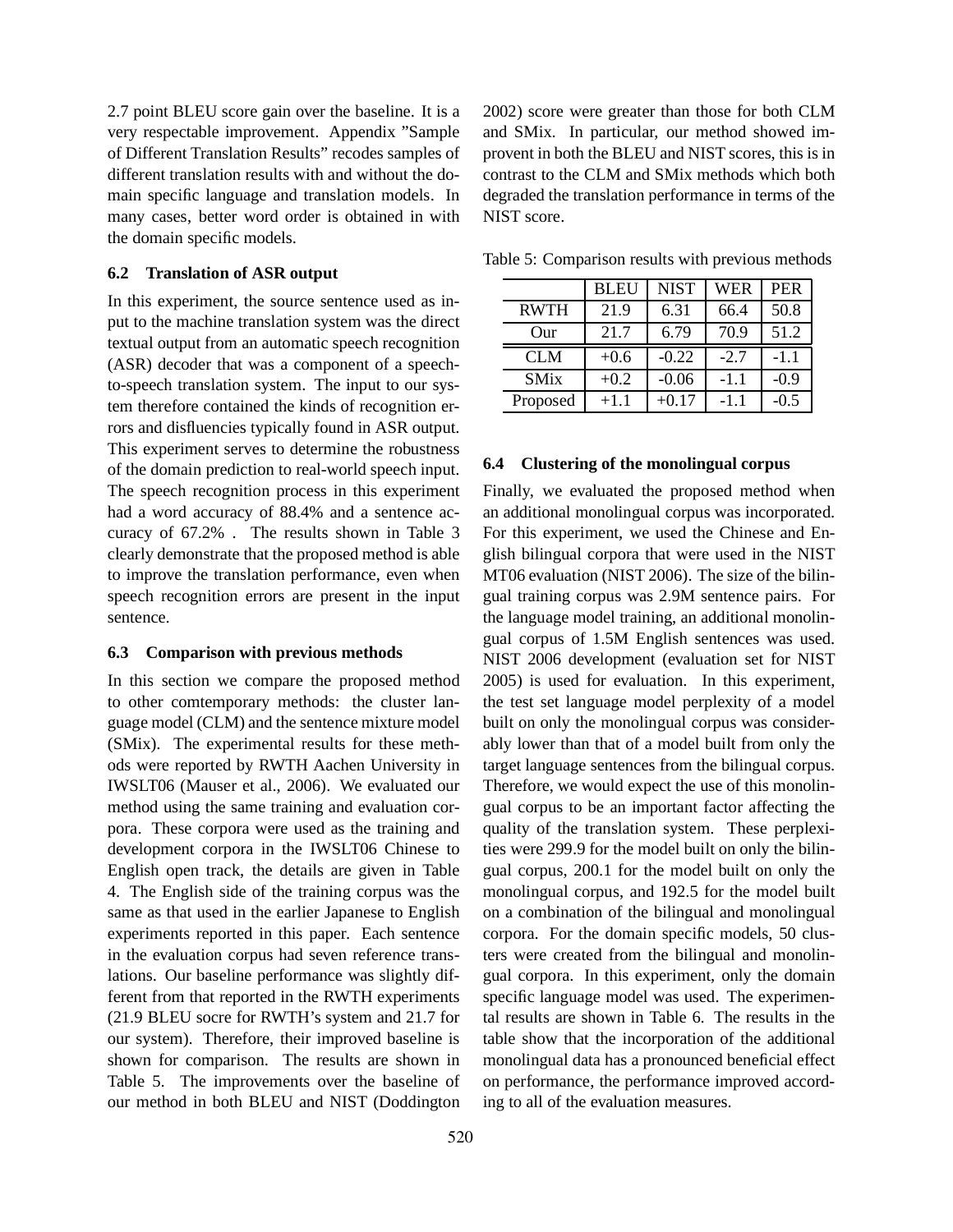|                       | <b>BLEU</b> | <b>NIST</b> | <b>WER</b> | <b>PER</b> | Meteor | <b>TER</b> |
|-----------------------|-------------|-------------|------------|------------|--------|------------|
| <b>Baseline</b>       | 52.38       | 9.316       | 42.87      | 33.21      | 70.63  | 35.46      |
| Domain Specific LM    | 53.66       | 9.349       | 41.73      | 32,27      | 71.39  | 34.17      |
| Domain Specific TM    | 54.30       | 9.333       | 41.64      | 32.50      | 71.77  | 33.80      |
| Domain Specific LM+TM | 55.09       | 9.451       | 41.05      | 31.63      | 72.09  | 33.20      |

Table 2: Japanese to English translation evaluation scores

|                       | <b>BLEU</b> | <b>NIST</b> | WER   | <b>PER</b> | Meteor | <b>TER</b> |
|-----------------------|-------------|-------------|-------|------------|--------|------------|
| <b>Baseline</b>       | 48.17       | 8.892       | 47.05 | 36.86      | 67.40  | 39.36      |
| Domain Specific LM    | 48.94       | 8.900       | 46.26 | 36.37      | 67.98  | 38.42      |
| Domain Specific TM    | 49.11       | 8.842       | 45.78 | 36.55      | 68.01  | 37.88      |
| Domain Specific LM+TM | 50.12       | 9.001       | 45.26 | 35.80      | 68.05  | 37.22      |

Table 3: Evaluation using ASR output

# **7 Conclusion**

We have proposed a technique that utilizes domain specific models based on bilingual clustering for statistical machine translation. It is well-known that domain specific modeling can result in better performance. However, in many cases, the target domain is not known or can change dynamically. In such cases, domain determination and domain specific translation must be performed simultaneously during the translation process. In the proposed method, a bilingual corpus was clustered using an entropy reduction based method. The resulting bilingual clusters are regarded as domains. Domain specific language and translation models are created from the data within each bilingual cluster. When a source sentence is to be translated, its domain is first predicted. The domain prediction method selects the cluster that assigns the lowest language model perplexity to the given source sentence. Translation then proceeds using a language model and translation model that are specific to the domain predicted for the source sentence.

In our experiments we used a corpus from the travel domain (the subset of the BTEC corpus that was used in IWSLT06). Our experimental results clearly demonstrate the effectiveness of our method. In the Japanese to English translation experiments, the use of our proposed method improved the BLEU score by 2.7 points (from 52.4 to 55.1). We compared our approach to two previous methods, the cluster language model and sentence mixture model. In our experiments the proposed method yielded higher scores than either of the competitive methods in terms of both BLEU and NIST. Moreover, our method may also be augmented when an additional monolingual corpus is avaliable for building the language model. Using this approach we were able to further improve translation performance on the data from the NIST MT06 evaluation task.

### **A Sample of Cluster**

### **A.1 Cluster 1**

- E: do you do alterations J: 直し は し てい ます か (naoshi wa shi tei masu ka)
- E: what's the newest color in this season J: 今年 の 新色 は どれ です か (kotoshi no shinshoku wa dore desu ka)
- E: are there any baseball games today J: 今日 野球 の 試合 は あり ます か (kyou yakyu no shiai wa ari masu ka)
- E: where's the nearest perfumery J: 最寄り の 香水 店 は どこ です か (moyori no kousui ten wa doko desu ka)
- E: how much is the breakfast J: 朝食 は いくら です か (choshoku wa ikura desu ka)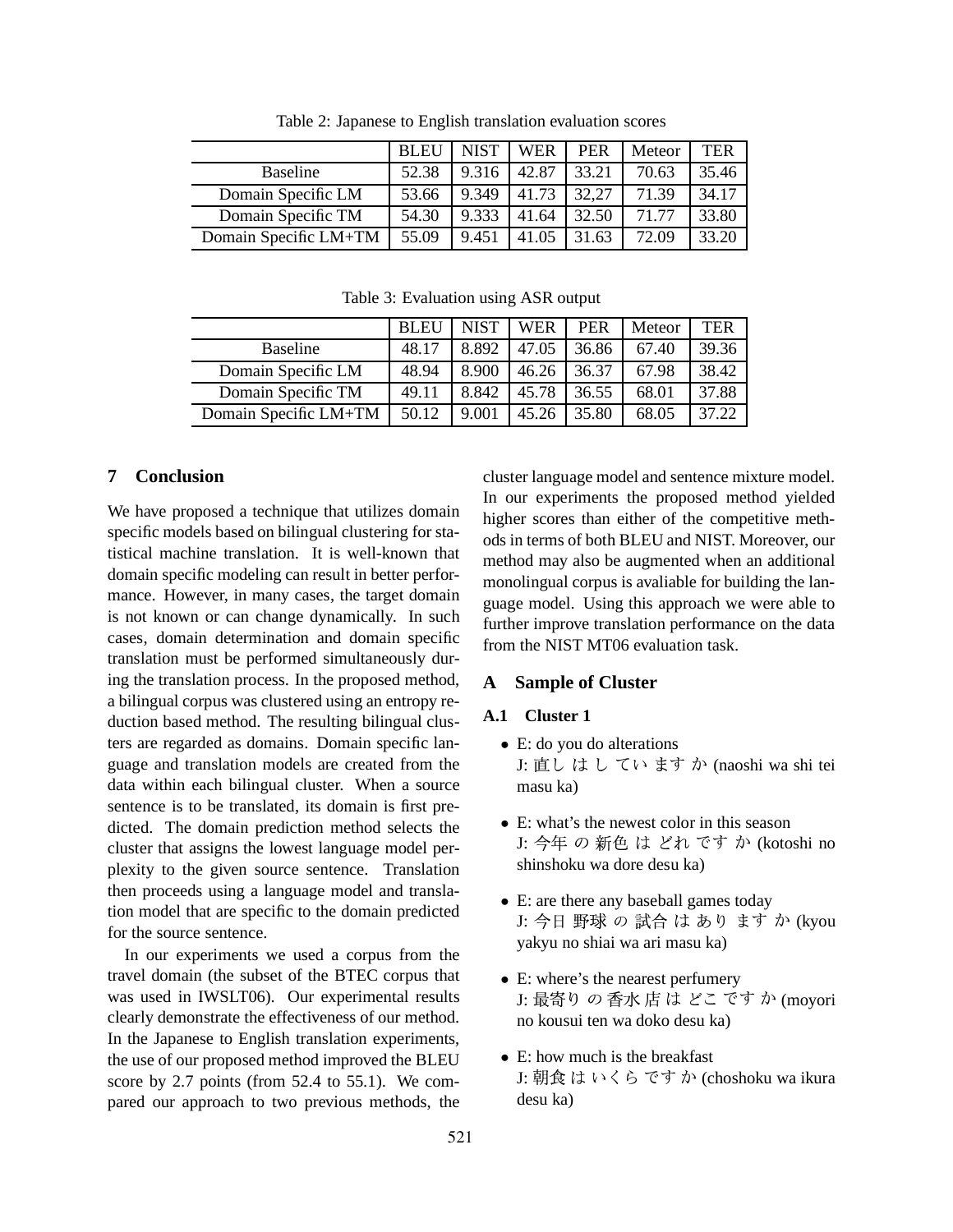|                           | # of sentence | Total words | Vocabulary size |
|---------------------------|---------------|-------------|-----------------|
| <b>English Training</b>   | 40K           | 315K        | 9.2K            |
| <b>Chinese Training</b>   | 40K           | 304K        | 18.7K           |
| <b>Chinese Evaluation</b> | 489           | 5,110       | 1.3K            |

Table 4: Training and evaluation corpora used for comparison with previous methods

Table 6: Experimental results with monolingual corpus

|                                                          |  |  | BLEU   NIST   WER   PER   Meteor | <b>TER</b> |
|----------------------------------------------------------|--|--|----------------------------------|------------|
| Baseline   24.39   7.918   86.51   61.65   53.36   68.21 |  |  |                                  |            |
| Proposed   24.95   8.030   85.89   61.27   53.86         |  |  |                                  | 67.48      |

# **A.2 Cluster 2**

- E: mr. aoki yes a single room for two nights J: アオキ さん です ね えー シングルルーム LM: wne で二泊ですね (aoki san desu ne ee shingururumu de 2 haku desu ne)
- E: may i have the key to room two fifteen J: 二一五号室の鍵を下さい (215 gou shitsu no kagi o kudasai)
- E: i'd like extension twenty four please J: 内線 二 十 四 を 御 願い し ます (naisen 24 プログラム o o begai shi masu)
- E: the flight number is se one o three to tokyo on the second of april J: フライトナンバー は 東京 行き エスイー 一 ゼロ 三 便 四月 二日 の 便 です (furaitonanba wa tokyo iki s e 1 0 3 bin 4 gatsu futsuka no bin desu)
- E: delta airlines flight one one two boarding is delayed J: デルタ航空 ― ― 二 便 は 搭乗 が 遅れ てレ over the contract of the contract of the contract of the contract of the contract of the contract of the contract of the contract of the contract of the contract of the contract of the contract of the contract of the contr ます (derutakouku 1 1 2 bin wa tojo ga okure tei masu)

### **B Sample of Different Translation Results**

1. Ref: your room is number two ten Base: your room this is room two o one LM: your room is this is room two one zero TM: your room is room two o one LM+TM: your room is this is room two one zero

- 2. Ref: where is a spot where there are a lot of fish Base: i'm spot where is the lot of fish LM: where is the spot are a lot of fish TM: i'm spot where is the lot of fish LM+TM: where is the spot are a lot of fish
- 3. Ref: i don't like the design Base: design i don't like it LM: i don't like it design TM: i don't like the design LM+TM: i don't like the design
- 4. Ref: where can i contact you Base: where contact if i may LM: where contact if i can TM: where can i contact LM+TM: where can i contact
- 5. Ref: where is a police station where japanese is understood Base: japanese where's the police station LM: japanese where's the police station TM: where's the police station where someone understands japanese LM+TM: where's the police station where someone understands japanese